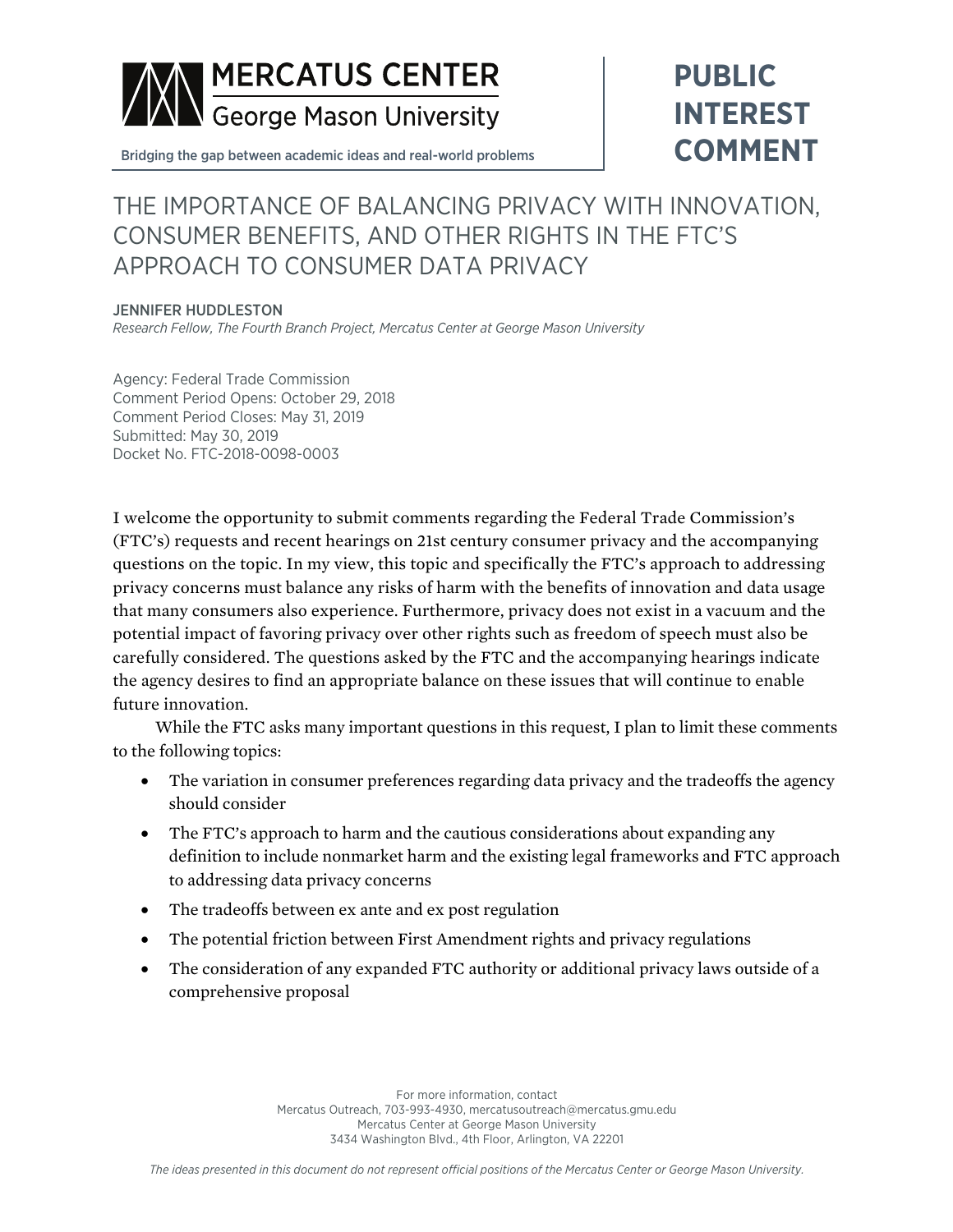#### CONSUMER PREFERENCES AND DATA PRIVACY

Consumer preferences for data privacy differ dramatically depending on the nature of the data or the type of interaction.<sup>1</sup> The majority of Americans make pragmatic choices regarding data privacy and security by choosing better data security and more privacy-sensitive providers for transactions involving sensitive information such as financial data or health information.<sup>2</sup> They recognize that data is frequently used in modern information technology. Frequent users of social media or search engines generally understand to some degree that their information is being tracked, and even when they express a preference for not having their browsing tracked, they are generally unwilling to pay for opting out of such monitoring.3 While this apparent disconnect is often termed the "privacy paradox," consumers do take steps that are consistent with varying levels of privacy preferences.

Ten to twenty percent of Americans would be considered "privacy unconcerned" and a third (or fewer) would be considered "privacy fundamentalists."4 The remaining majority in the middle of these two positions takes a pragmatic approach that varies depending on the situation and data under consideration.<sup>5</sup> Given this range of preferences, individuals currently deploy a variety of tactics and use various market responses to address the usage or retention of data. Tens of millions of users have used Google's privacy checkup since it launched in 2015 to assess or reassess their current settings.<sup>6</sup> Similarly, according to 2018 Reuters polling data, the majority of Facebook users polled were aware of their privacy settings on the service.<sup>7</sup> More privacy-sensitive Americans are also utilizing various tools such as ad blockers or monitoring services.8 In fact, a majority of internet users polled had taken basic steps such as clearing cookies or browsing history, and a sizeable number have enabled two-factor identification on select accounts or opted out of cookie usage as a result of their privacy preferences.<sup>9</sup>

These preferences can vary dramatically, and most Americans do not find themselves trapped by the data-driven websites; they choose to participate because they find those services beneficial. According to Zogby polling data conducted for NetChoice, 42 percent prefer targeted ads based on data collection to nontargeted ads.10 Americans also find themselves willing and able to leave platforms they no longer find beneficial, with 43 percent of participants in the same survey saying they had left a social media platform at some point.<sup>11</sup> While only a small percentage chose to leave because of changes in a privacy policy,<sup>12</sup> consumers nonetheless make choices when it comes to data-driven services.

<sup>5</sup> *Id.*

 $\overline{a}$ 

[-PRIVACY-POLL/010062SJ4QF/2018%20Reuters%20Tracking%20-%20Social%20Media%20Usage%205%203%202018.pdf.](http://fingfx.thomsonreuters.com/gfx/rngs/FACEBOOK-PRIVACY-POLL/010062SJ4QF/2018%20Reuters%20Tracking%20-%20Social%20Media%20Usage%205%203%202018.pdf) <sup>8</sup> Remie Arena, *What Are Consumers Doing to Keep Their Personal Data, Well, Personal?*, EMARKETER, June 12, 2018, [https://](https://www.emarketer.com/content/what-are-consumers-doing-to-keep-their-personal-data-well-personal?ecid=NL1001)

<sup>1</sup> *See, e.g.*, Pew Research Ctr., *The State of Privacy in Post-Snowden America*, FACT TANK, Sept. 21, 2016, [https://www](https://www.pewresearch.org/fact-tank/2016/09/21/the-state-of-privacy-in-america/) [.pewresearch.org/fact-tank/2016/09/21/the-state-of-privacy-in-america/.](https://www.pewresearch.org/fact-tank/2016/09/21/the-state-of-privacy-in-america/)

<sup>2</sup> Alec Stapp, *Against Privacy Fundamentalism*, Niskanen Center, Nov. 19, 2018, [https://niskanencenter.org/blog/against](https://niskanencenter.org/blog/against-privacy-fundamentalism-in-the-united-states/) [-privacy-fundamentalism-in-the-united-states/.](https://niskanencenter.org/blog/against-privacy-fundamentalism-in-the-united-states/)

<sup>3</sup> *See* CALEB FULLER, HOW CONSUMERS VALUE DIGITAL PRIVACY: NEW SURVEY EVIDENCE (Feb. 2018).

<sup>4</sup> Stapp, *supra* note 2 (describing a series of survey and study results conducted by Alan Westin and others).

<sup>6</sup> *See* Lauren Goode, *Google's New Privacy Dashboard Makes It Easier to See What Google Knows About You*, THE VERGE (Sept. 8, 2017, 12:30 PM), [https://www.theverge.com/2017/9/8/16276000/google-dashboard-my-account-privacy-security-redesign.](https://www.theverge.com/2017/9/8/16276000/google-dashboard-my-account-privacy-security-redesign) <sup>7</sup> Reuters Poll Data: Social Media Usage Poll 05.03.2018 (May 3, 2018), [http://fingfx.thomsonreuters.com/gfx/rngs/FACEBOOK](http://fingfx.thomsonreuters.com/gfx/rngs/FACEBOOK-PRIVACY-POLL/010062SJ4QF/2018%20Reuters%20Tracking%20-%20Social%20Media%20Usage%205%203%202018.pdf)

[www.emarketer.com/content/what-are-consumers-doing-to-keep-their-personal-data-well-personal?ecid=NL1001](https://www.emarketer.com/content/what-are-consumers-doing-to-keep-their-personal-data-well-personal?ecid=NL1001). <sup>9</sup> *See id.*

<sup>10</sup> *American Consumers Reject Backlash Against Tech*, NETCHOICE (last visited May 17, 2019), [https://netchoice.org/american](https://netchoice.org/american-consumers-reject-backlash-against-tech/) [-consumers-reject-backlash-against-tech/.](https://netchoice.org/american-consumers-reject-backlash-against-tech/)

<sup>11</sup> *See id.*

<sup>12</sup> *Id.*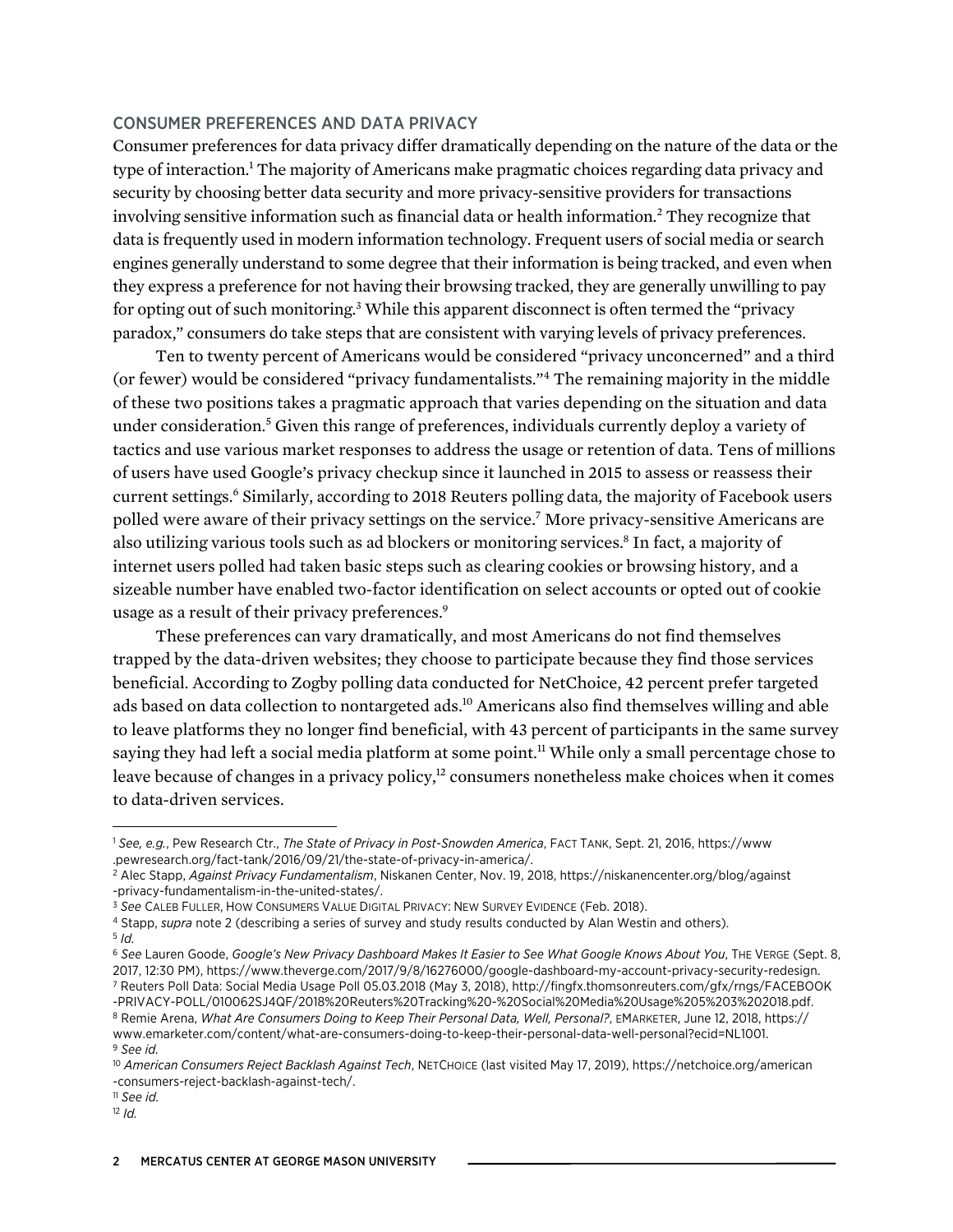Given this range in preferences, the FTC should be cautious about regulation that would unfairly favor a particular set of privacy preferences at the risk of losing the benefits that many Americans enjoy. Together with my colleagues Anne Hobson and Adam Thierer, I offered comments to the Consumer Product Safety Commission regarding cybersecurity and the internet of things, advising the agency to consider how education could play a role in empowering consumers to act according to their individual preferences.13 Considering that consumers will make choices aligned with their preferences when they are concerned about and aware of potential risks, such as selecting more secure products or taking action that results in companies instigating voluntary recalls, greater weight should be placed on public education of best practices. These educational programs should inform users of security best practices when browsing online and using social media, such as regular checking and adjusting of privacy settings, clearing cookies or web history, and availing themselves of other existing options.<sup>14</sup> Rather than regulate a particular set of preferences regarding data privacy, the FTC should focus on allowing consumers to select the options most aligned with their preferences and should foster a robust and competitive market that is able to provide a wide range of options for consumers to choose from.

#### APPROACH TO HARM IN THE DATA PRIVACY CONTEXT

The FTC has addressed market-based harms that occur owing to data breach and consumerwelfare-harming data privacy issues. Now the FTC asks whether its enforcement should include nonmarket injuries such as embarrassment. I suggest that given the difficulty in identifying any objective standard, the FTC should avoid addressing such vague harms unless there is evidence of an objective and measurable impact on consumer welfare. An overly broad definition of harm could stifle innovation and many of the uses of data that consumers actually find beneficial owing to a subjective concern such as creepiness or embarrassment.<sup>15</sup>

In a previous comment filed with the FTC in 2017 regarding the question of informational injury, Chris Koopman, Adam Thierer, Andrea O'Sullivan, and I discussed the importance of avoiding a "theory of everything" when it comes to injury in the data privacy and data security context.16 As we pointed out then, a broad definition of harm on these issues could undermine innovative use of data, in which the US companies have been leaders. Regulation based on such a broad definition would be impractical to enforce and tricky to comply with for companies in the information technology space and beyond.<sup>17</sup>

The tech sector in Europe is small and growing slowly compared to the American one. One potential explanation for this difference is regulation. European companies are weighed down by heavy regulation, while their American counterparts are free to innovate and introduce new products with minimal regulatory hurdles.<sup>18</sup> This difference has only become more pronounced since the enactment of the European Union's General Data Protection Regulation (GDPR) in May

<sup>17</sup> *Id.*

 $\overline{a}$ 

<sup>18</sup> *Id.*

<sup>&</sup>lt;sup>13</sup> ADAM THIERER, JENNIFER HUDDLESTON SKEES & ANNE HOBSON, THE INTERNET OF THINGS AND CONSUMER PRODUCT HAZARDS (2018). <sup>14</sup> *See id.*

<sup>15</sup> *See* Adam Thierer, *On "Creepiness" as the Standard of Review in Privacy Debates*, TECHNOLOGY LIBERATION FRONT, Dec. 13, 2011, [https://techliberation.com/2011/12/13/on-creepiness-as-the-standard-of-review-in-privacy-debates/.](https://techliberation.com/2011/12/13/on-creepiness-as-the-standard-of-review-in-privacy-debates/)

<sup>&</sup>lt;sup>16</sup> CHRISTOPHER KOOPMAN, ADAM THIERER, ANDREA CASTILLO O'SULLIVAN & JENNIFER HUDDLESTON SKEES, INFORMATIONAL INJURY IN FTC PRIVACY AND DATA SECURITY CASES (2017).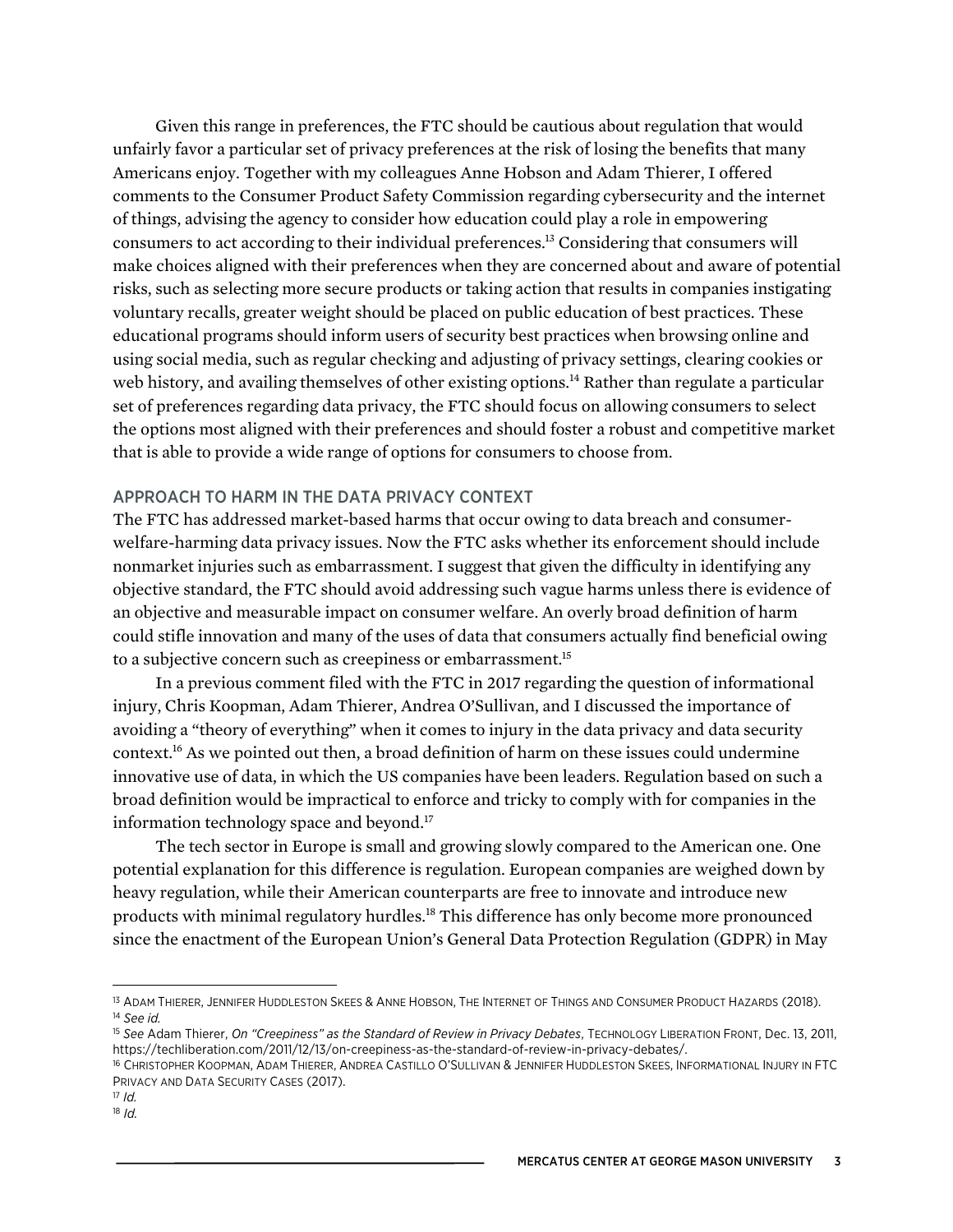2018 as smaller players have continued to exit the market while larger players have gained market share and devoted substantial resources to compliance in order to continue operation in the market.19 This response shows that a regulatory approach modeled after GDPR could result in tradeoffs including fewer choices for consumers and less competition from innovators. Yet competition is key for new companies to offer better data privacy and security options than current players.20 Rather than attempting to define every possible noneconomic harm and provide redress, the FTC should stay the course and focus on the objective and clear examples of harm to consumer welfare when it comes to data privacy.

When it comes to drawing such lines regarding harm in data privacy, the FTC should not overstep its authority without clear direction. While the FTC has generally filled the role of data privacy regulator in the United States, it has not received express delegation over such matters from Congress beyond targeted areas such as children's online privacy.<sup>21</sup> Before establishing new regulatory definitions that could impact effectively every area of the American economy under a broad definition of data privacy, the FTC should carefully consider whether such an action is consistent with its current authority. I suggest that the FTC should also consider actions in light of its legal administrative discretion and in light of democratic values and the traditional separation of powers.

The approach to harm in the data privacy context should also utilize and build upon existing common law standards of harm. While there are concerns about the effects of certain elements of the tort system on innovation, $^{22}$  in general common law is able to provide an adaptable alternative to a static regulatory framework.<sup>23</sup> Rather than develop new regulatory requirements, regulators and regulated individuals and businesses may be able to adapt existing privacy torts to the concerns of harm in the digital age; or they may at least be able to provide a strong starting point for contextualizing when data privacy harm—and when, if ever, nonmarket harm—may be significant enough to require redress. Still, in general, such decisions should be addressed through adjudication in the courts as a reflection of emerging common law norms rather than as edicts from an administrative agency. $24$ 

The FTC's current approach has recognized many of these benefits of common law and in its own way it has built a common law of consent decrees with regard to data privacy.<sup>25</sup> Yet, while consent decrees have the advantages of flexibility and adaptability of common law, they lack the certainty and guidance for innovators that true common law provides.<sup>26</sup> Even in the current system

l

<sup>19</sup> *See* Andrea O'Sullivan, *How to Promote Data Privacy While Protecting Innovation*, THE BRIDGE, Feb. 13, 2019, [https://www](https://www.mercatus.org/bridge/commentary/how-promote-data-privacy-while-protecting-innovation) [.mercatus.org/bridge/commentary/how-promote-data-privacy-while-protecting-innovation.](https://www.mercatus.org/bridge/commentary/how-promote-data-privacy-while-protecting-innovation)

<sup>20</sup> *See* Brent Skorup & Jennifer Huddleston Skees, *It's Not About Facebook, It's About the Next Facebook*, REAL CLEAR POLICY, June 1, 2018, [https://www.realclearpolicy.com/articles/2018/06/01/its\\_not\\_about\\_facebook\\_its\\_about\\_the\\_next\\_facebook](https://www.realclearpolicy.com/articles/2018/06/01/its_not_about_facebook_its_about_the_next_facebook_110654.html) [\\_110654.html.](https://www.realclearpolicy.com/articles/2018/06/01/its_not_about_facebook_its_about_the_next_facebook_110654.html)

<sup>21</sup> *See* Jennifer Huddleston & Andrea O'Sullivan, *New GAO Report Says It's Time for Federal Data Privacy Legislation. But What Kind?*, THE BRIDGE, Feb. 25, 2019, [https://www.mercatus.org/bridge/commentary/new-gao-report-says-its-time-federal-data](https://www.mercatus.org/bridge/commentary/new-gao-report-says-its-time-federal-data-privacy-legislation-what-kind) [-privacy-legislation-what-kind.](https://www.mercatus.org/bridge/commentary/new-gao-report-says-its-time-federal-data-privacy-legislation-what-kind)

<sup>22</sup> *See* Jennifer Huddleston Skees & Trace Mitchell, *New Scooter Lawsuits Threaten Innovation*, ORANGE COUNTY REGISTER, Nov. 16, 2018, [https://www.ocregister.com/2018/11/12/new-scooter-lawsuits-threaten-our-innovation/;](https://www.ocregister.com/2018/11/12/new-scooter-lawsuits-threaten-our-innovation/) Adam Thierer, *When the Trial Lawyers Come for the Robot Cars*, SLATE, June 10, 2016, [https://slate.com/technology/2016/06/if-a-driverless-car-crashes-who](https://slate.com/technology/2016/06/if-a-driverless-car-crashes-who-is-liable.html) [-is-liable.html](https://slate.com/technology/2016/06/if-a-driverless-car-crashes-who-is-liable.html).

<sup>23</sup> KOOPMAN ET AL., *supra* note 16.

<sup>24</sup> *See* Jennifer Huddleston, *Unprecedented: The Issue of Agency Action by Consent Order on Innovation*, PLAIN TEXT, Sept. 22, 2017, [https://readplaintext.com/unprecedented-the-issue-of-agency-action-by-consent-order-on-innovation-b23ab7b09f42.](https://readplaintext.com/unprecedented-the-issue-of-agency-action-by-consent-order-on-innovation-b23ab7b09f42) <sup>25</sup> *See id.*; *see also* KOOPMAN ET AL., *supra* note 16.

<sup>26</sup> Huddleston, *supra* note 24; KOOPMAN ET AL., *supra* note 16.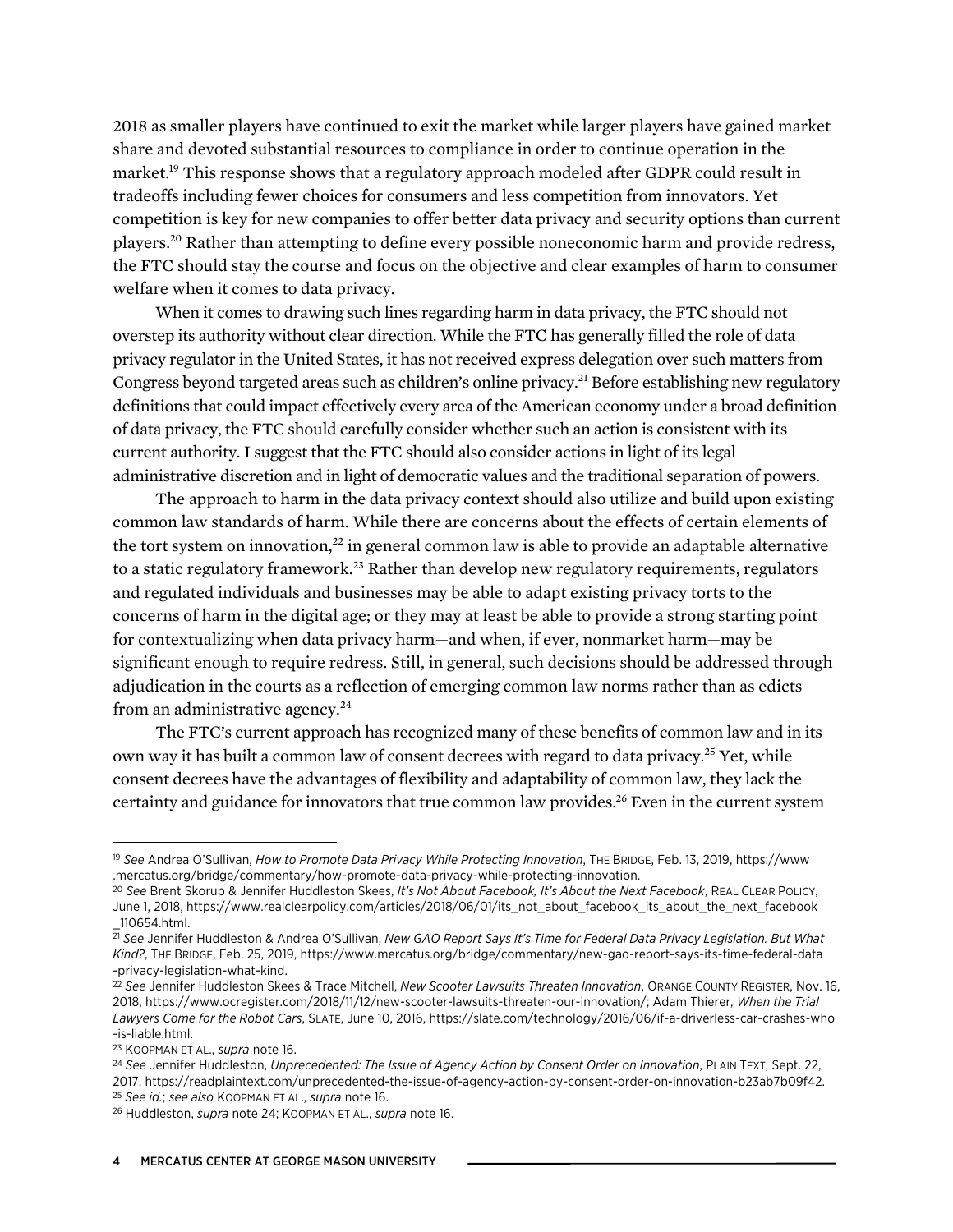focused on economic harm, the lack of clear guidance or standards regarding data security or privacy can make it difficult for both regulated parties and the public to know what compliance looks like.<sup>27</sup> Expanding the definition of harm to include a variety of subjective injuries would only increase such uncertainty. If there is to be an expansion or change in the definition of harm, clear guidelines that are developed by statute or common law should be the basis rather than regulatory action.

The FTC should continue its approach to harm with a focus on clear measurable harms to consumer welfare. It should be cautious about embracing a broader definition of harm that could lead to negative consequences for innovation and consumer choice.

## TRADEOFFS BETWEEN EX ANTE AND EX POST REGULATORY APPROACHES TO DATA PRIVACY

The definition of harm is not the only context in which changes to data privacy regulation are likely to result in unintended consequences. The FTC has generally taken an ex post approach to regulating data privacy—that is, regulating after a technology has emerged and been adopted by users. Other regulators, such as those in Europe, have chosen to regulate ex ante the emergence and adoption of new technologies. In general, I would suggest that the FTC continue its ex post approach that promotes innovation while providing redress when consumer harm occurs.

An ex ante approach addresses problems with data uses and data collection practices, whether or not actual harm to consumers has actually occurred. This approach to regulation generally targets means rather than ends, which is why it is likely to restrict beneficial uses of data for consumers.28 Additionally, an ex ante approach could limit the development of new technological alternatives as developers become wary and risk averse in order to remain complaint with the law.<sup>29</sup>

The potential costly and restrictive impact of ex ante regulation can be seen in states that have passed laws regulating biometric information usage by private entities, notably among them Illinois.30 Certain common features to social media platforms, such as photo tagging or photobased games, have been unavailable to consumers and have become risky for companies to deploy as a result of the strict compliance requirements that regulate the collection and storage of such information in Illinois.31 Perhaps more concerning is that an Illinois court has ruled recently that mere violation of such a law is sufficient for litigation to continue even if there is no evidence that harm to a consumer actually occurred.<sup>32</sup> Such regulations remain static as innovation continues to develop, thus depriving consumers of potential benefits of data usage even as a future version of the technology in question could serve the purposes of that regulation.

In contrast, the ex post approach, traditionally taken by the FTC, allows greater evolution in data usage and data privacy practices while still providing redress when consumers actually experience harm.<sup>33</sup> Not only does such an approach allow a broader range of options to encourage innovation to improve options for data privacy, it also provides potential redress in situations

 $\overline{a}$ 

<sup>27</sup> Huddleston, *supra* note 24; KOOPMAN ET AL., *supra* note 16.

<sup>28</sup> NEIL CHILSON, REGULATORY TRANSPARENCY PROJECT, WHEN CONSIDERING FEDERAL PRIVACY LEGISLATION (2018).

<sup>29</sup> *See id.*; *see also* ADAM THIERER, PERMISSIONLESS INNOVATION (2016).

<sup>30</sup> *See* Niya T. McCray, *The Evolution of US Biometric Privacy Law*, FOR THE DEFENSE, May 2018.

<sup>31</sup> *See* Ally Mariotti, *Google's Art Selfies Aren't Available in Illinois. Here's Why.*, CHICAGO TRIBUNE, Jan. 17, 2018, [https://www](https://www.chicagotribune.com/business/ct-biz-google-art-selfies-20180116-story.html) [.chicagotribune.com/business/ct-biz-google-art-selfies-20180116-story.html.](https://www.chicagotribune.com/business/ct-biz-google-art-selfies-20180116-story.html)

<sup>32</sup> STUART D. LEVI ET AL., SKADDEN, ILLINOIS SUPREME COURT HOLDS THAT BIOMETRIC PRIVACY LAW DOES NOT REQUIRE ACTUAL HARM FOR PRIVATE SUITS (2019).

<sup>33</sup> KOOPMAN ET AL., *supra* note 16.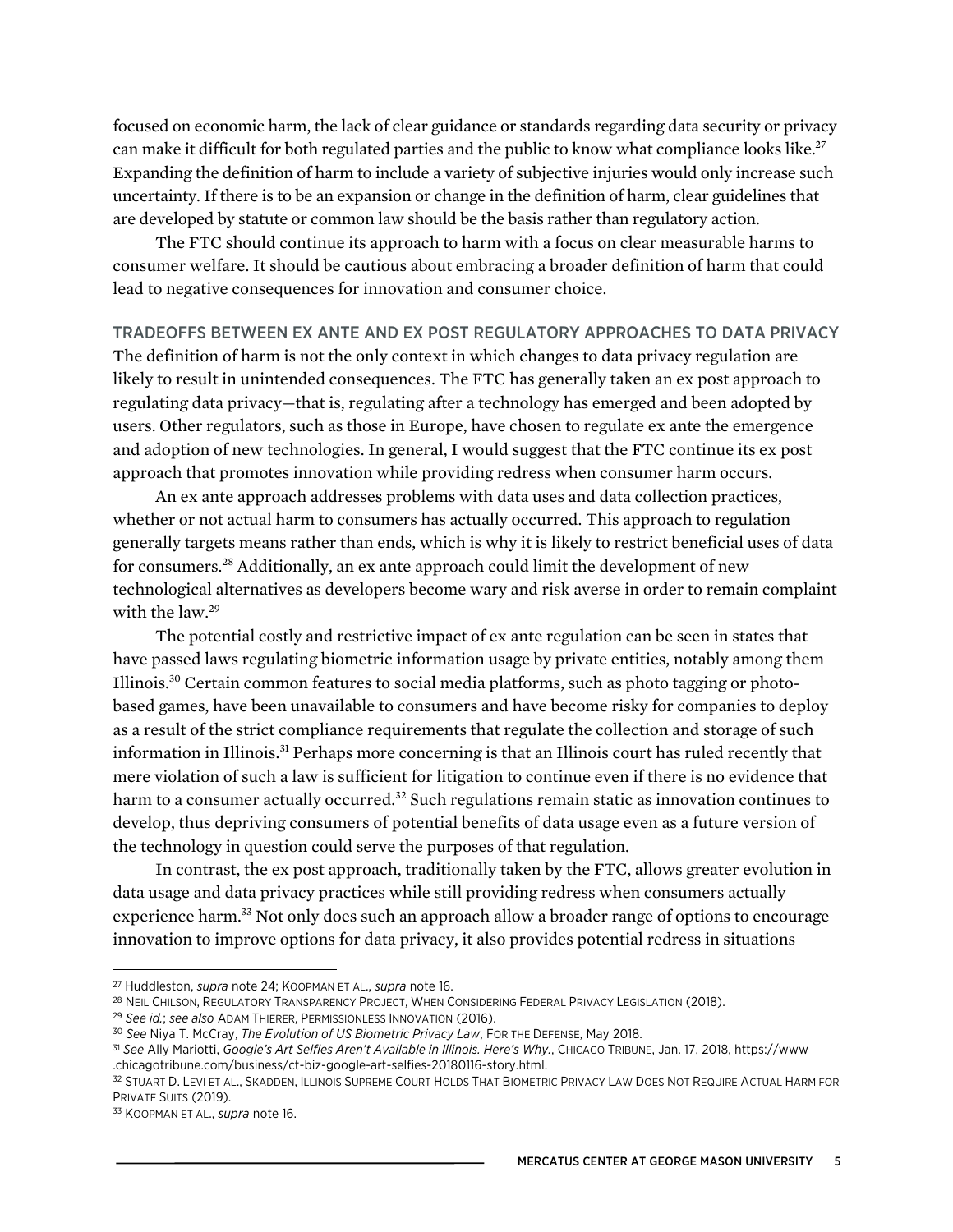where data might have been wrongly used to a consumer's detriment or deceptively gathered that might not be anticipated or addressed by ex ante regulations.<sup>34</sup> By continuing to focus on those cases in which consumers are injured rather than on ex ante restrictions on certain practices, the FTC is more likely to successfully balance consumer protection and innovation.<sup>35</sup>

Still, there are tradeoffs to the ex post approach. First, it is focused on redressing what in some cases may have been preventable harm. (Yet in spite of good intentions, focusing only on what might go wrong can result in a precautionary mindset that would excessively constrain future technological developments.<sup>36</sup>) Second, even though ex post regulation is the more permissive approach, a case-by-case approach may signal regulatory uncertainty to developers as court settlements may prevent practices later deemed appropriate.<sup>37</sup>

To improve certainty does not require detailed regulation dictating a list of approved or forbidden practices, but in continuing an ex post approach, the FTC should consider clarifying what constitutes sufficient injury for the FTC to accept a claim of unfair or deceptive practice under its existing authority.<sup>38</sup> This does not necessarily require a stringent rulemaking. The FTC could clarify the legal triggers of enforcement action through various soft-law mechanisms that can be easily adapted to rapidly improving technology.39

Still, while recognizing the potential tradeoffs that exist, the ex post approach to data regulation seems to strike a better balance between the interests of innovators and consumers.

## PRIVACY AND SPEECH: THE POTENTIAL FRICTION BETWEEN FIRST AMENDMENT RIGHTS AND DATA PRIVACY REGULATION

In the United States, freedom of speech has withstood legislative and court challenges with notably few exceptions. This precedent provides an additional consideration in designing data privacy regulation compared to other countries without such a robust free-speech tradition.

The internet has provided numerous platforms to engage in speech and lowered the barriers for reaching wide audiences.<sup>40</sup> Typically a right to privacy will require favoring one person's preferred right over the right to speech of another person or entity.<sup>41</sup> When the government decides through regulation of data privacy which speech about another person or entity will be prohibited, it must be extremely cautious to narrowly tailor such regulation so as to avoid unnecessarily prohibiting or burdening lawful speech in the process.<sup>42</sup> While there may be some cases where the correct balance will favor a right to privacy over speech, such limitations should look to existing limited regulation of speech-induced harm outside of the digital space rather than building an expansive definition that could place significant burdens on a medium that has generally expanded the availability of speech.

 $\overline{a}$ 

<sup>34</sup> *See* Chilson, *supra* note 28.

<sup>35</sup> *See Hearing before the Subcommittee on Economic and Consumer Policy of the House Committee on Oversight and Reform*, 116th Cong. (2019) (statement of Jennifer Huddleston).

<sup>36</sup> *See* Adam Thierer, *The Precautionary Principle in Information Technology Debates*, TECH LIBERATION FRONT, Apr. 4, 2011, [https://techliberation.com/2011/04/04/the-precautionary-principle-in-information-technology-debates/.](https://techliberation.com/2011/04/04/the-precautionary-principle-in-information-technology-debates/)

<sup>37</sup> *See* Huddleston, *supra* note 24.

<sup>38</sup> *See* Chilson, *supra* note 28.

<sup>39</sup> See Ryan Hagemann, Jennifer Huddleston Skees & Adam Thierer, *Soft Law for Hard Problems*, 17 COLO. TECH. L.J. 37 (2019). <sup>40</sup> *See* Eugene Volokh, *Cheap Speech and What It Will Do*, 104 Yale L.J. 1805 (1995).

<sup>41</sup> *See* Eugene Volokh, *Freedom of Speech and Information Privacy: The Troubling Implications of a Right to Stop People from Speaking about You*, STAN. L. REV. 52 (2000): 1088–89.

<sup>42</sup> *See id.*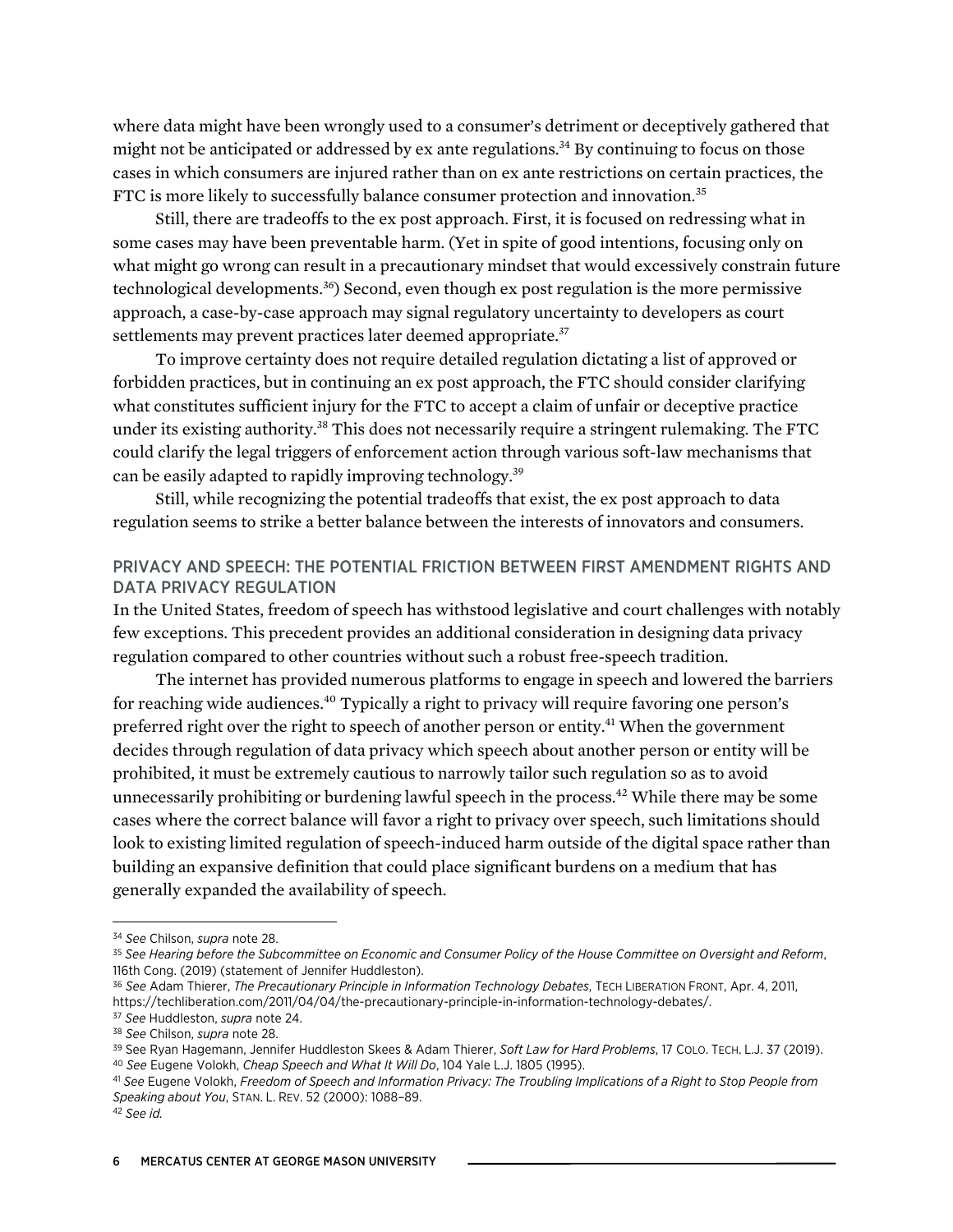This strong tradition of free speech in the United States should give pause to those who would copy other countries' data privacy regulations. For example, while the GDPR requires countries to provide exemptions to protect free expression, it leaves such protection to interpretations that vary wildly between countries and courts and more generally strongly favors the deletion of content as a result of a request rather than seeking to balance between competing rights.<sup>43</sup> Notably, a right to be forgotten as currently provided by European law would raise serious First Amendment concerns in the United States for original content creators, such as journalists,<sup>44</sup> and the online platforms that would be responsible for removing information flagged for deletion.<sup>45</sup>

Because of America's long history and strong tradition of free speech, the potential of data privacy rights to curtail otherwise lawful speech must be carefully considered when contemplating data privacy regulations either through legislation or FTC actions. Failure to do so could result in serious constitutional concerns for such regulations or fundamental changes in America's values.

#### CONSIDERATION OF EXPANDED FTC DATA PRIVACY REGULATION OR PENALTIES OUTSIDE COMPREHENSIVE FEDERAL DATA PRIVACY LEGISLATION

Until Congress enacts comprehensive federal data privacy law—including federal preemption of states laws and clear administrative delegation—regulation or enforcement will likely fall to agencies like the FTC.<sup>46</sup> The FTC should therefore continue an approach focused on redress of injuries while seeking to provide clarity for innovators to remain compliant with existing data privacy law. In this regard, the FTC should also consider how flexible clarifications and collaborations through soft-law mechanisms such as working groups, best-practices comments, and frequently asked questions could provide clarity while still enabling a wide variety of innovation and consumer choices.<sup>47</sup>

Clear guidelines are important for providing innovators with regulatory certainty, especially if penalties or enforcement will ensue from noncompliance. Still, one concern in the current "common law of consent decrees" approach is the lack of certainty for innovators regarding what is considered an unfair or deceptive practice in data privacy until enforcement occurs.<sup>48</sup> Particularly if penalties are sought for more sensitive data or other specific carve-outs, the FTC should provide clear guidance for innovators on what will constitute consumer harm and also consider the potential limitations on regulatory knowledge of how data usage and privacy and security products might evolve.

The FTC should not consider itself toothless when it comes to data privacy and security. The FTC has been an active enforcer in providing redress for consumer harm while still allowing innovation to provide a variety of options for consumer preferences.<sup>49</sup> The FTC should carefully

l

<sup>43</sup> Daphne Keller, *Free Expression Gaps in the General Data Protection Regulation*, Center for Internet and Society, Nov. 30, 2015, [http://cyberlaw.stanford.edu/blog/2015/11/free-expression-gaps-general-data-protection-regulation.](http://cyberlaw.stanford.edu/blog/2015/11/free-expression-gaps-general-data-protection-regulation)

<sup>44</sup> *See* MICHAEL J. OGHIA, CENTER FOR INTERNATIONAL MEDIA ASSISTANCE, INFORMATION NOT FOUND: THE "RIGHT TO BE FORGOTTEN" AS AN EMERGING THREAT TO MEDIA FREEDOM IN THE DIGITAL AGE (2018).

<sup>45</sup> *See* Eric Goldman, *Of Course the First Amendment Protects Google and Facebook (and It's Not a Close Question)*, Knight First Amendment Institute, [https://knightcolumbia.org/content/course-first-amendment-protects-google-and-facebook-and-its](https://knightcolumbia.org/content/course-first-amendment-protects-google-and-facebook-and-its-not-close-question) [-not-close-question](https://knightcolumbia.org/content/course-first-amendment-protects-google-and-facebook-and-its-not-close-question).

<sup>46</sup> *See* HAGEMANN ET AL., *supra* note 39.

<sup>47</sup> *See id.*

<sup>48</sup> KOOPMAN ET AL., *supra* note 16.

<sup>49</sup> *See* FEDERAL TRADE COMMISSION, PRIVACY & DATA SECURITY: UPDATE: 2018 (2018).